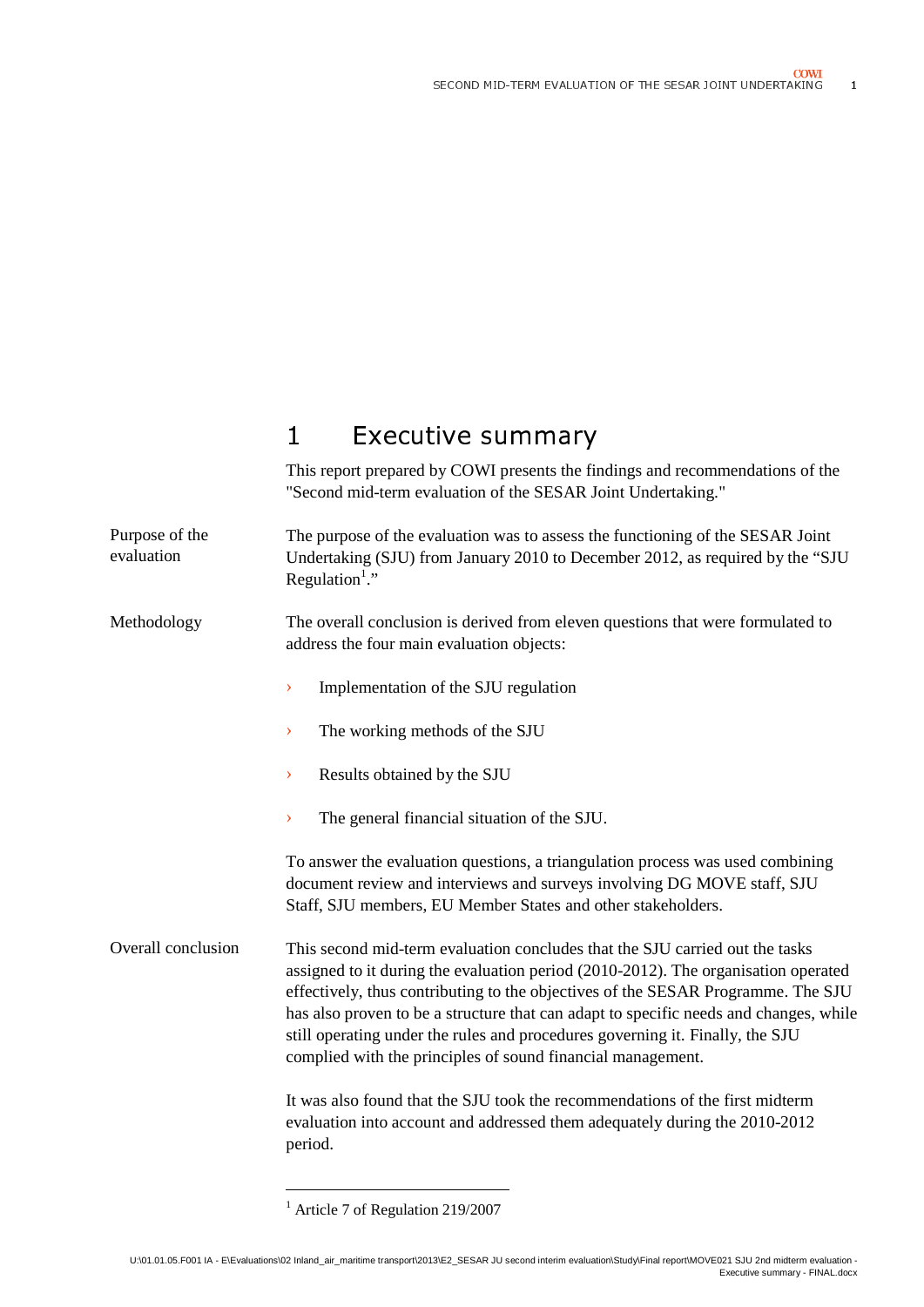$\overline{a}$ 

The evaluation resulted in two recommendations; one for the working methods of the SJU, and one for the results obtained by the SJU.

### 1.1.1 Implementation of the SJU regulation

The first evaluation object explored whether the SJU operates according to the requirements of the SJU Regulation and Statutes.

The evaluation resulted in two recom<br>the SJU, and one for the results obtain<br>1.1.1 Implementation of the SIU Regulation of<br>The first evaluation object explored v<br>requirements of the SJU Regulation and<br>The information exam The information examined confirmed that the SJU complied with the SJU Regulation. It was found that, to a certain degree, the SJU Regulation is flexible allowing the SJU to adapt to changes in the R&D and ATM environments. The SJU also demonstrated its ability to adapt to changing legal requirements and procedures (e.g. staff provisions, internal audit function, and implementation of Regulation 1049/2011).

> In conclusion, it is found that the SJU set-up and operations are relevant and in accordance with the legal framework conditions.

#### 1.1.2 The working methods of the SJU

The second evaluation object concerned the working methods of the SJU, in particular procedures, governance and stakeholder involvement.

The evaluation confirmed that the SJU organisation was in line with the tasks entrusted to it. The organisation has set up an appropriate management structure with clearly defined roles and responsibilities of the Administrative Board and the Executive Director.

The SJU demonstrated its effectiveness by setting up the administrative arrangements needed to manage 336 research projects. The evaluation found that the SJU was able to optimise the utilisation of resources and that the procedures and processes in place enhanced effectiveness. The project management procedures allowed the SJU to focus on project monitoring in a systematic manner.

As an organisation, the SJU also demonstrated its ability to adapt its structure to the changes in needs as the SESAR project evolves and it addressed the recommendations of the previous evaluation.

The SJU's work programme supported the preparation for deployment and was aligned with the European ATM Master Plan.

The evaluation found that coordination and communication with SJU members were based on a comprehensive communication plan. SJU members assessed coordination and communication efforts to be adequate and satisfactory. However, the communication is of technical nature targeting a specialised audience. The evaluation found that EU Member States have information needs that go beyond the specialised information provided by the SJU. In this respect, it is recommended that the SJU and DG MOVE identify and address the specific information needs of the EU Member States. More specifically, this concerns communication on the SJU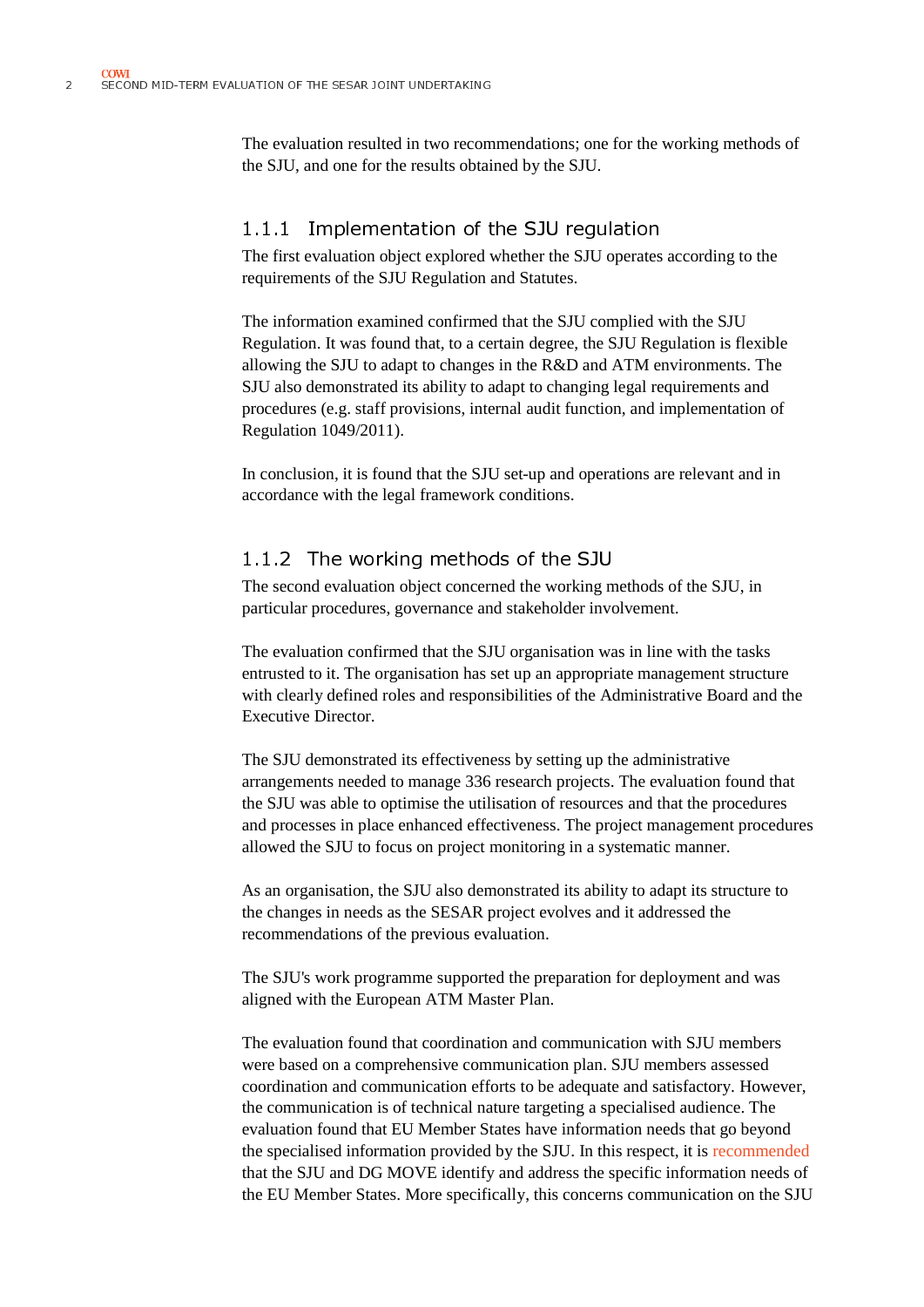$\mathbf{z}$ 

aims and activities and on the achievement of objectives. Often, Member States find that the presented information on these issues is of too technical nature.

A<br>C<br>I<br>C<br>C<br>C d on the achievement of objectives. Often, Member States<br>d information on these issues is of too technical nature.<br>e objectives and principles of FP7 and TEN-T. In terms of<br>the SJU carries out extensive project monitoring The SJU respected the objectives and principles of FP7 and TEN-T. In terms of project management, the SJU carries out extensive project monitoring and project follow-up beyond the basic requirements of FP7 and TEN-T. The funds received by the SJU were allocated in line with the SJU Regulation and the FP7 and TEN-T requirements. This was also confirmed by the Court of Auditors.

.<br>k In conclusion, it is found that the SJU has developed efficient and appropriate work structures and procedures.

#### 1.1.3 Results obtained by the SJU

The third evaluation object assessed to which extent the SJU had achieved intended outputs, results and impacts.

It was found that the SJU had achieved most of its mid-term objectives under the framework of the SESAR programme. The SJU improved the delivery of Annual Work Programmes during the reference period from approximately 60% in 2010 to 82% by the end of 2012. In this context, it is recommended that the SJU continue its efforts to improve the rate of completion of its annual, stated goals.

The SJU effectively supported the deployment phase through the definition of requirements and through the revision of the European ATM Master Plan. As such, the SJU activities were integrated with and supported the other SES pillars, particularly through the European ATM Master Plan.

The initial steps were taken to establish a framework to enhance collaboration with the US FAA. This framework laid the foundation for ensuring programme interoperability between NextGen and SESAR.

It was found that the PPP structure of the SJU allowed it to strike a proper balance between enhancing cooperation among its members and retaining the advantages of a competitive and innovative environment. The SJU added value by avoiding duplication and lack of coordination in the European ATM research and development sector. This is consistent with the SJU mandate.

There are indications that the project management approach of the SJU achieved economies of scale, especially through the introduction of the project management plan (PMP) and the "Tiger Team" processes. The overall added value of the SJU will not be realised until all SESAR projects have been implemented.

The evaluation did not any identify unintended impacts of the operations of the **SILL** 

In conclusion, it is found that the SJU is on the right track towards achieving the targets set.